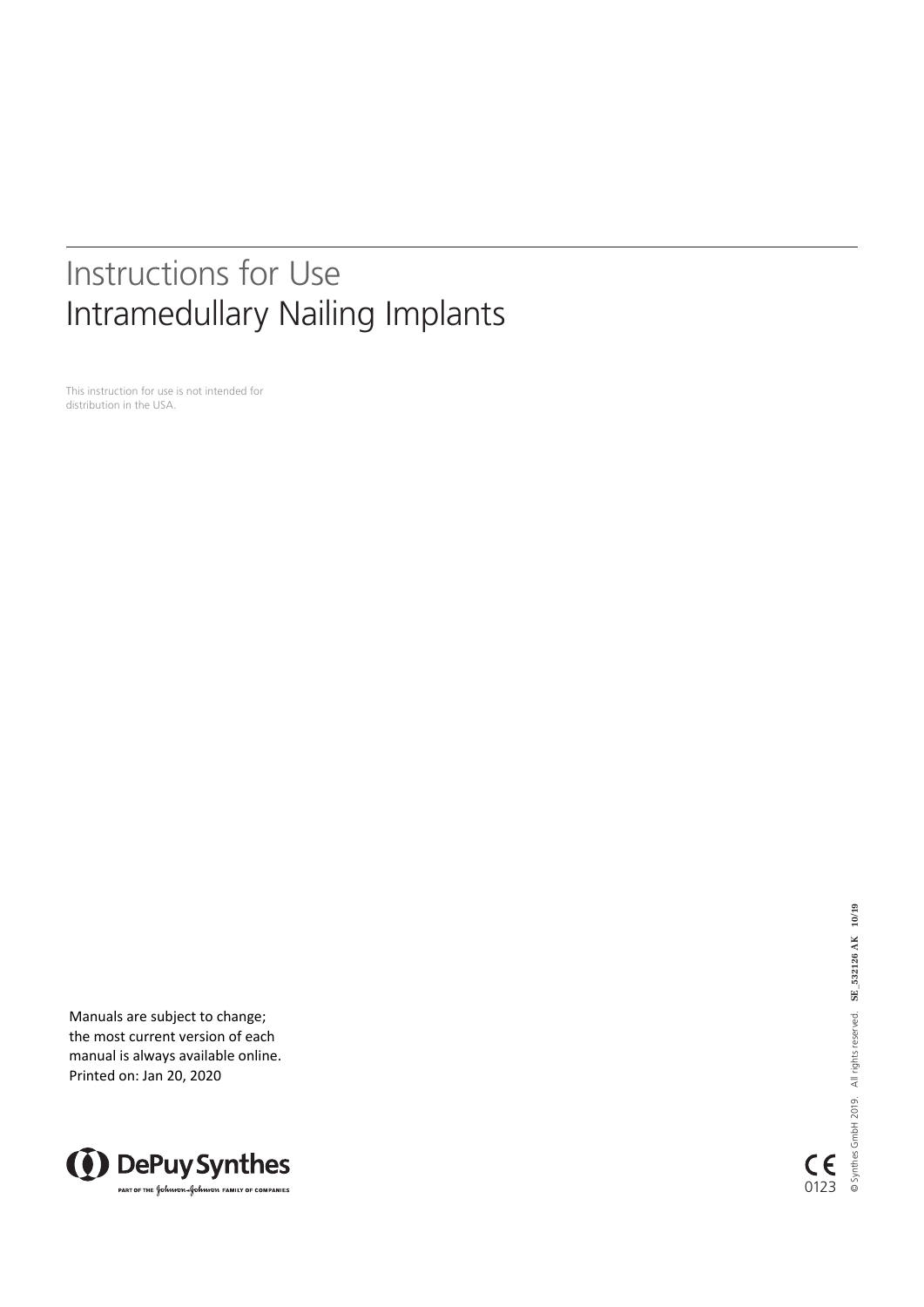# **Instructions for Use**

Intramedullary Nailing Implants

Associated device systems with these instructions for use: Angular Stable Locking System (ASLS) Antegrade Femoral Nail (AFN) DFN Distal Femoral Nail Expert A2FN Expert ALFN Expert HAN Expert Humeral Nailing System Expert LFN Expert R/AFN Expert TN Femoral Recon Nail System MultiLoc Humeral Nailing System PFN Proximal Femoral Nail PFNA PFNA. With Augmentation Option PFNA-II Set Screw for Trochanteric Fixation Nail Suprapatellar Instrumentation for Expert Tibial Nail TFN – Titanium Trochanteric Fixation Nail System TFNA – Proximal Femoral Nailing System The Universal Nail System Titanium/Stainless Steel Elastic Nail System UFN Unreamed Femoral Nail CFN Cannulated Femoral Nail UHN/PHN Humeral Nailing System UTN/CTN Solid/Cannulated Tibial Nail

Please read these instructions for use, the Synthes brochure "Important Information" carefully before use. Ensure that you are familiar with the appropriate surgical technique.

Intramedullary Nailing Implants consist of metallic interlocking nails, interlocking arthrodesis nails, non-interlocking flexible nails, helical or spiral blades, femoral neck screws, hip screws, hip pins, end caps, set screws, threaded stepped screws, proximal and distal locking screws or bolts.

All implants are single packed, and available non-sterile and/or sterile (corresponding article number with suffix "S"). The screws are also available in sterile tube packaging (corresponding article number with suffix "TS").

Important note for medical professionals and OR staff: These instructions for use do not include all of the information necessary for selection and use of a device. Please see full labeling for all necessary information (corresponding surgical technique, Important Information and device-specific label).

# **Material(s)**

| Material(s):                      | Standard(s):      |
|-----------------------------------|-------------------|
| Stainless steel                   | ISO 5832-1        |
| <b>UHMWPE</b>                     | ISO 5834-2        |
| 40Co-20Cr-16Fe-15Ni-7Mo (Elgiloy) | ISO 5832-7        |
| Titanium Alloy:                   |                   |
| Ti-6Al-7Nb (TAN)                  | ISO 5832-11       |
| Ti-6AI-4V (TAV)                   | ISO 5832-3        |
| $Ti-15MO$                         | <b>ASTM F2066</b> |

#### **Intended use**

Intramedullary Nailing Implants are intended to be used for temporary fixation and stabilization of long bones in various anatomical regions such as proximal femur, femoral shaft, tibia and humerus.

Ankle Fusion Nails are intended for tibiotalocalcaneal arthrodesis.

TEN and STEN Nails are used as single implant or in pairs for Elastic Stable Intramedullary Fixation (ESIN).

# **Indications**

Please refer to the table at the end of this IFU.

# **Contraindications**

Please refer to the table at the end of this IFU.

#### **Potential risks**

As with all major surgical procedures, risks, side effects and adverse events can occur. While many possible reactions may occur, some of the most common include:

Problems resulting from anesthesia and patient positioning (e.g. nausea, vomiting, dental injuries, neurological impairments, etc.), thrombosis, embolism, infection, excessive bleeding, iatrogenic neural and vascular injury, damage to soft tissues incl. swelling, abnormal scar formation, functional impairment of the musculoskeletal system, Sudeck's disease, allergy/hypersensitivity reactions, compartment syndrome and side effects associated with hardware prominence, malunion, nonunion.

# **Sterile device**



Sterilized using irradiation

Store implants in their original protective packaging, and do not remove them from the packaging until immediately before use. Do not use if packaging is damaged. Prior to use, check the product expiration date and verify the integrity of the sterile packaging. Do not use if the package is damaged or date of expiration has passed.



Implantable devices labeled with "Do not resterilize" symbol must not be resterilized because re-sterilization may compromise the structural integrity of the device and/or may lead to device failure. Re-sterilization of implantable devices can result in product not being sterile and/or not meeting performance specifications and/or altered material properties.

# **Single-use device**

Do not re-use

Indicates a medical device that is intended for one use or for use on a single patient during a single procedure.

Re-use or clinical processing (e.g. cleaning and resterilization) may compromise the structural integrity of the device and/or lead to device failure which may result in patient injury, illness or death.

Furthermore, reuse or reprocessing of single-use devices may create a risk of contamination e.g. due to the transmission of infectious material from one patient to another. This could result in injury or death of the patient or user.

Contaminated implants must not be reprocessed. Any Synthes implant that has been contaminated by blood, tissue, and/or bodily fluids/matter should never be used again and should be handled according to hospital protocol. Even though they may appear undamaged, the implants may have small defects and internal stress patterns that may cause material fatigue.

#### **Precautions**

For general precautions consult "Important Information".

Using Intramedullary Nailing Implants in patients with open epiphysis may impair bone growth. Unless included within the specific indications in the corresponding surgical technique, using Intramedullary Nailing Implants are therefore not recommended for use in skeletally immature patients.

For application specific precautions it is mandatory to consult the corresponding surgical technique (www.depuysynthes.com/ifu) of the product system being used.

# **Warnings**

For general warnings consult "Important Information". For application specific warnings related to Intramedullary Nailing Implants it is mandatory to consult the corresponding surgical technique (www.depuysynthes.com/ifu) of the product system being used.

#### **Combination of medical devices**

Synthes has not tested compatibility with devices provided by other manufacturers and assumes no liability in such instances.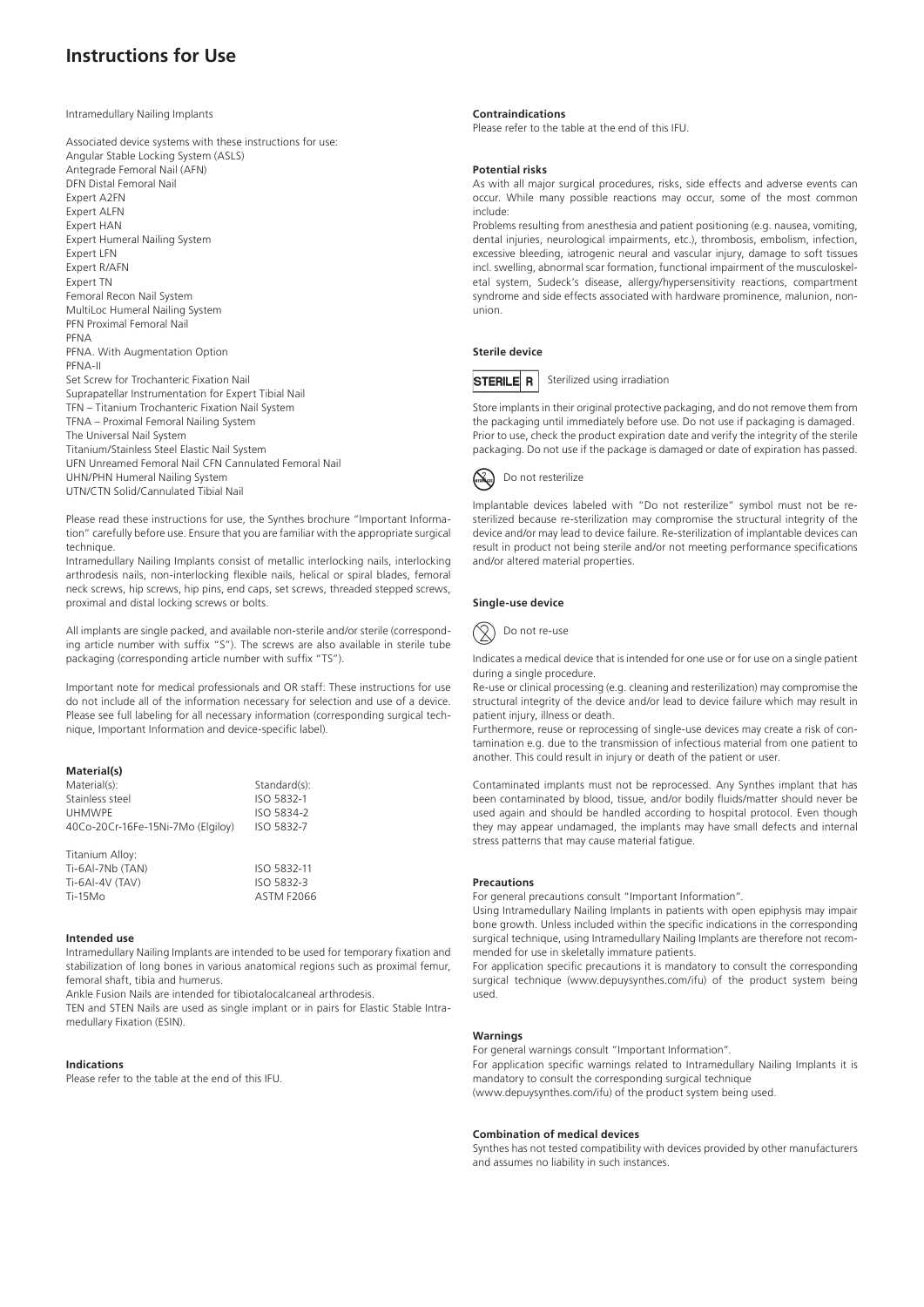# **Magnetic Resonance environment**

When a device has been evaluated for use in the MR environment, MRI information will be found in the surgical technique at www.depuysynthes.com/ifu

# **Treatment before device is used**

Synthes products supplied in a non-sterile condition must be cleaned and steam-sterilized prior to surgical use. Prior to cleaning, remove all original packaging. Prior to steam-sterilization, place the product in an approved wrap or container. Follow the cleaning and sterilization instruction given by the Synthes brochure "Important Information".

# **Clinical Processing/reprocessing of the device**

Detailed instructions for processing of implants and reprocessing of reusable devices, instrument trays and cases are described in the Synthes brochure "Important Information". Assembly and disassembly instructions of instruments "Dismantling multipart instruments" can be downloaded from

http://emea.depuysynthes.com/hcp/reprocessing-care-maintenance

| <b>Systems</b>                           | <b>Indications</b>                                                                                                                                                                                                                                                                                                                                                                                                                                                                                                                                                                       | <b>Contraindications</b>                                                                                                                                                                                                                                                                                                                                                                                         |
|------------------------------------------|------------------------------------------------------------------------------------------------------------------------------------------------------------------------------------------------------------------------------------------------------------------------------------------------------------------------------------------------------------------------------------------------------------------------------------------------------------------------------------------------------------------------------------------------------------------------------------------|------------------------------------------------------------------------------------------------------------------------------------------------------------------------------------------------------------------------------------------------------------------------------------------------------------------------------------------------------------------------------------------------------------------|
| System (ASLS)                            | Angular Stable Locking ASLS (Angular Stable Locking System) is intended for use with<br>Synthes cannulated titanium intramedullary nails. It is used as an<br>alternative to standard locking screws/bolts.<br>ASLS is used for the operative treatment and stabilization of long<br>bone fractures of the upper and lower extremities, according to the<br>specific indications of the respective nail system.<br>ASLS is particularly indicated in cases where increased<br>stability is needed, for example:<br>- In fractures closer to the metaphyseal area<br>- In osteopenic bone | Contraindications of the respective Synthes nail system are applicable.<br>- Established patient intolerance or allergy to polylactides<br>- Situations in which internal fixation is contraindicated for other<br>reasons, e.g. in patients with acute, potential or chronic infections,<br>with poor bone quality, reduced blood circulation, with bone dis-<br>orders or lack of compliance (e.g. alcoholism) |
| <b>Antegrade Femoral</b><br>Nail (AFN)   | <b>AFN Standard locking</b><br>Standard Locking Indications:<br>- The Antegrade Femoral Nail with standard locking is indicated for<br>fractures in the femoral shaft:<br>- 32-A/B/C (except subtrochanteric fractures 32-A [1-3].1, 32-B<br>$[1-3]$ .1, and 32-C $[1-3]$ .1)                                                                                                                                                                                                                                                                                                            | - Isolated femoral neck fractures<br>- Supracondylar fractures (localisation 32)<br>- Intertrochanteric fractures<br>- Pertrochanteric fractures                                                                                                                                                                                                                                                                 |
|                                          | <b>AFN Reconstruction locking</b><br>Recon Locking Indications:<br>- The Antegrade Femoral Nail with recon locking is indicated for<br>fractures in the femoral shaft in case of combination with femoral<br>neck fractures: 32-A/B/C combined with 31-B (double ipsilateral<br>fractures)<br>- Additionally the Antegrade Femoral Nail is indicated for fractures<br>in the subtrochanteric section: $32-A$ $[1-3]$ .1, $32-B$ $[1-3]$ .1, and $32-C$<br>$[1-3]$ .1                                                                                                                     |                                                                                                                                                                                                                                                                                                                                                                                                                  |
| <b>DFN Distal</b><br><b>Femoral Nail</b> | The Distal Femoral Nail DFN is indicated for the stabilization of frac-<br>tures of the distal femur. It can also be used for diaphyseal fractures<br>in which a retrograde approach is indicated (e.g. ipsilateral tibia and/<br>or patella fractures, proximal or distal endoprosthesis, adipositas<br>permagna). These include according to the AO classification:<br><b>Indications</b><br>- Fractures of type 33-A1 to A3                                                                                                                                                           | $-$ Fractures of type 33-B, 33-C3.2 and 33-C3.3<br>- Proximal femoral fractures and high subtrochanteric fractures                                                                                                                                                                                                                                                                                               |
|                                          | - Fractures of type 33-C1 to C3.1<br>- Fractures of type 32-A to C                                                                                                                                                                                                                                                                                                                                                                                                                                                                                                                       |                                                                                                                                                                                                                                                                                                                                                                                                                  |
| <b>Expert A2FN</b>                       | <b>Standard Locking Indications:</b><br>The Expert A2FN with standard locking is indicated for fractures in<br>the femoral shaft:<br>32-A/B/C (except subtrochanteric fractures 32-A [1-3].1, 32-B<br>$[1-3]$ .1, and 32-C $[1-3]$ .1)                                                                                                                                                                                                                                                                                                                                                   | - Isolated femoral neck fractures<br>- Supracondylar fractures (localisation 32)<br>- Intertrochanteric fractures<br>- Pertrochanteric fractures                                                                                                                                                                                                                                                                 |
|                                          | <b>Recon Locking Indications:</b><br>The Expert A2FN with recon locking is indicated for fractures in the<br>femoral shaft in case of combination with femoral neck fractures:<br>32-A/B/C combined with 31-B (double ipsilateral fractures)<br>Additionally the Expert A2FN is indicated for fractures in the subtro-                                                                                                                                                                                                                                                                   |                                                                                                                                                                                                                                                                                                                                                                                                                  |
|                                          | chanteric section:<br>32-A [1-3].1, 32-B [1-3].1, and 32-C [1-3].1                                                                                                                                                                                                                                                                                                                                                                                                                                                                                                                       |                                                                                                                                                                                                                                                                                                                                                                                                                  |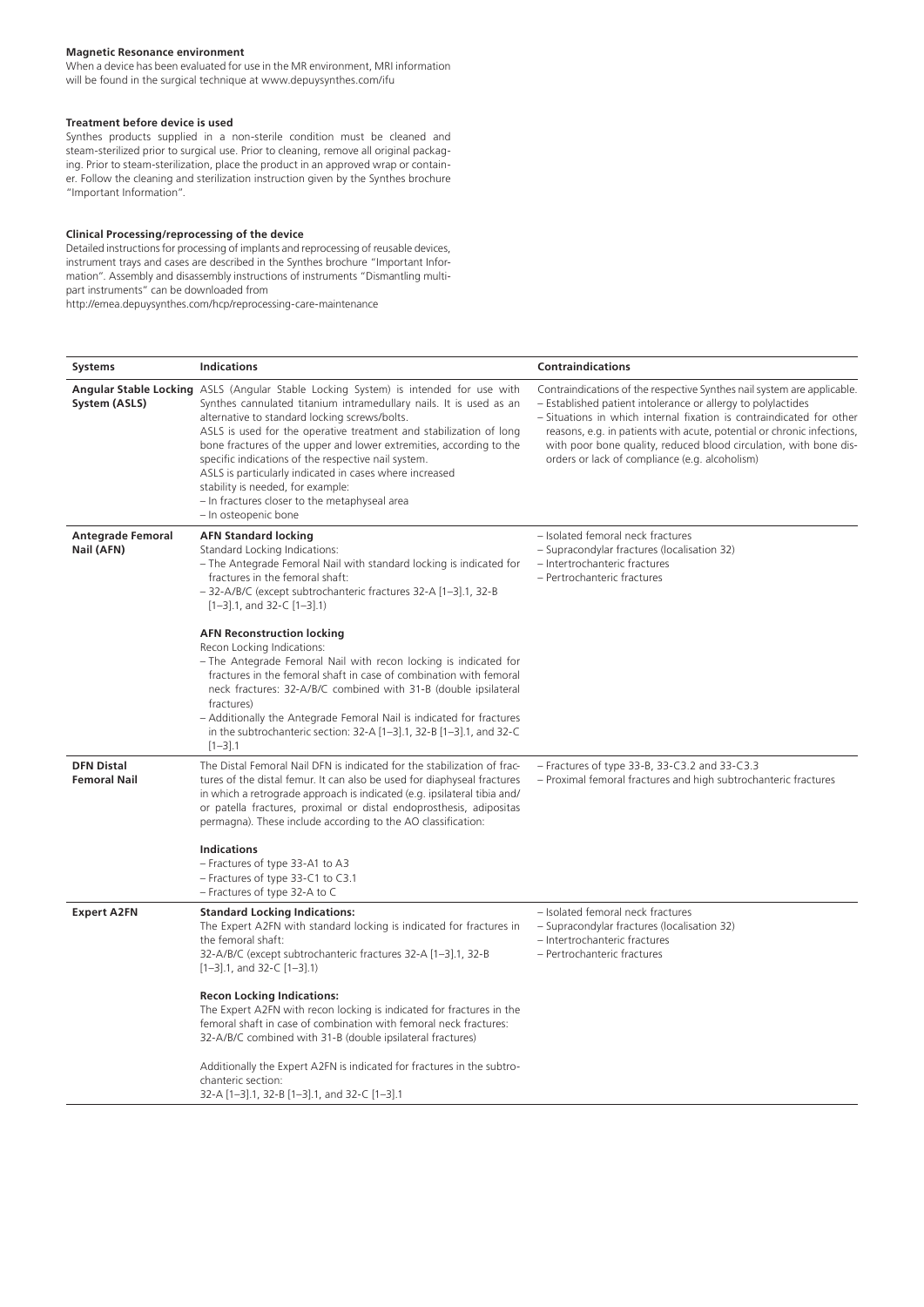| Systems                                        | <b>Indications</b>                                                                                                                                                                                                                                                                                                                                                                                                                                                                                                                                                                                                                                                                                                                                                                                                                                                                                                                                                                                                                                                                                                                                                                                                                                                                                                                                                                                                                                                                                      | <b>Contraindications</b>                                                                                                                         |
|------------------------------------------------|---------------------------------------------------------------------------------------------------------------------------------------------------------------------------------------------------------------------------------------------------------------------------------------------------------------------------------------------------------------------------------------------------------------------------------------------------------------------------------------------------------------------------------------------------------------------------------------------------------------------------------------------------------------------------------------------------------------------------------------------------------------------------------------------------------------------------------------------------------------------------------------------------------------------------------------------------------------------------------------------------------------------------------------------------------------------------------------------------------------------------------------------------------------------------------------------------------------------------------------------------------------------------------------------------------------------------------------------------------------------------------------------------------------------------------------------------------------------------------------------------------|--------------------------------------------------------------------------------------------------------------------------------------------------|
| <b>Expert ALFN</b>                             | The Expert Adolescent Lateral Femoral Nail is indicated for use in<br>adolescent and small-stature adult patients to stabilize:<br>- Fractures of the femoral shaft<br>- Subtrochanteric fractures<br>- Ipsilateral neck/shaft fractures<br>- Impending pathologic fractures<br>- Nonunions and malunions                                                                                                                                                                                                                                                                                                                                                                                                                                                                                                                                                                                                                                                                                                                                                                                                                                                                                                                                                                                                                                                                                                                                                                                               | No contraindication specific to these devices                                                                                                    |
| <b>Expert HAN</b>                              | The Expert Hindfoot Arthodesis Nail is indicated to facilitate tibio-<br>talocalcaneal arthrodesis to treat:<br>- Severe foot/ankle deformity<br>– Arthritis<br>- Instability and skeletal defects, including but not limited to after<br>tumor resection and neuro-osteoarthropathy (Charcot's foot)<br>- Avascular necrosis of the talus<br>- Failed joint replacement or failed ankle fusion<br>- Distal tibial fracture/non-unions<br>- Osteoarthritis<br>- Rheumatoid arthritis and pseudoarthrosis                                                                                                                                                                                                                                                                                                                                                                                                                                                                                                                                                                                                                                                                                                                                                                                                                                                                                                                                                                                                | The Expert Hindfoot Arthrodesis Nail system is not recommended<br>for:<br>- Dysvascular limp<br>- Active infection<br>- Insufficient plantar pad |
| <b>Expert Humeral</b><br><b>Nailing System</b> | <b>Expert Humeral Nail: locking with spiral blade or screws</b><br>The range of indications for the Expert Humeral Nail includes humer-<br>al shaft fractures down to approx. 5 cm proximal to the olecranon<br>fossa with closed epiphys eal lines (AO/ASIF classification: A-C) for:<br>- Stable or unstable fractures<br>- Refractures, some fractures with delayed healing and pseudoar-<br>throses<br>The Expert Humeral Nail can be inserted into the humeral shaft in<br>both antegrade and retrograde directions. It can be used universally<br>for either the left or right humerus.<br>Expert Proximal Humeral Nail: standard locking with spiral<br>blade<br>The range of indications for the Expert Proximal Humeral Nail in-<br>cludes humerus fractures in adults in the subcapital area (AO/ASIF<br>classification: A2, A3), or with concurrent avulsion of the greater<br>tuberosity (AO/ASIF classification: Extra-articular bifocal fractures B1,<br>B2, B3) for:<br>- Stable or unstable fractures<br>- Refractures, some fractures with delayed healing and pseudoar-<br>throses<br>In certain cases, this technique can also be suitable for proximal ar-<br>ticular fractures (AO classification: C fractures), provided that the<br>domed head fragment is large enough and that it is not itself frac-<br>tured. The Expert Proximal Humeral Nail is inserted antegrade into<br>the proximal humeral shaft and can be used universally for either the<br>left or right humerus. | No contraindication specific to these devices                                                                                                    |
| <b>Expert LFN</b>                              | <b>Standard Locking Indications:</b><br>The Expert Lateral Femoral Nail with standard locking is indicated for<br>fractures in the femoral shaft:<br>32-A/B/C (except subtrochanteric fractures 32-A [1-3].1, 32-B [1-3].1,<br>and 32-C [1-3].1)<br><b>Recon Locking Indications:</b><br>The Expert Lateral Femoral Nail with recon locking is indicated for<br>fractures in the femoral shaft in case of combination with femoral<br>neck fractures:<br>32-A/B/C combined with 31-B (double ipsilateral fractures).<br>Additionally, the Expert Lateral Femoral Nail is indicated for fractures<br>in the subtrochanteric section:<br>32-A [1-3].1, 32-B [1-3].1, and 32-C [1-3].1                                                                                                                                                                                                                                                                                                                                                                                                                                                                                                                                                                                                                                                                                                                                                                                                                     | No contraindication specific to these devices                                                                                                    |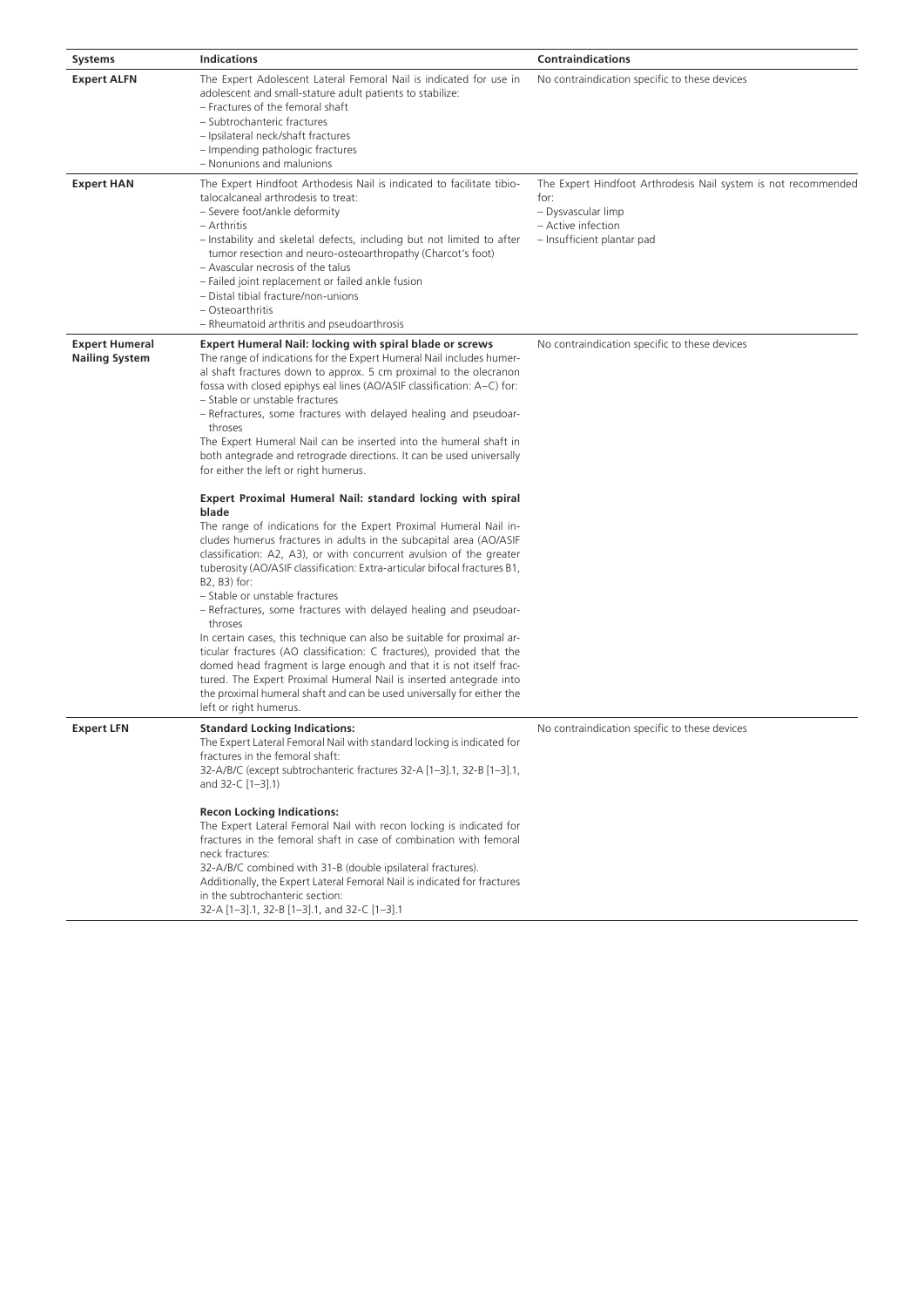| <b>Systems</b>                                   | <b>Indications</b>                                                                                                                                                                                                                                                                                                                                                                                                                                                                                                                                                                                                                                                                                                                                                                                                                                                                                                                                                                                                                                                                                                                                                                                                                                                                                                                                                                                                                                                                                                                                                                                                                                                                             | <b>Contraindications</b>                       |
|--------------------------------------------------|------------------------------------------------------------------------------------------------------------------------------------------------------------------------------------------------------------------------------------------------------------------------------------------------------------------------------------------------------------------------------------------------------------------------------------------------------------------------------------------------------------------------------------------------------------------------------------------------------------------------------------------------------------------------------------------------------------------------------------------------------------------------------------------------------------------------------------------------------------------------------------------------------------------------------------------------------------------------------------------------------------------------------------------------------------------------------------------------------------------------------------------------------------------------------------------------------------------------------------------------------------------------------------------------------------------------------------------------------------------------------------------------------------------------------------------------------------------------------------------------------------------------------------------------------------------------------------------------------------------------------------------------------------------------------------------------|------------------------------------------------|
| <b>Expert R/AFN</b>                              | Indications for retrograde approach<br>In retrograde approach, the Expert Retrograde/Antegrade Femoral<br>Nail is indicated for fractures in the distal femur:<br>$-33 - A1/A2/A3$<br>$-33-C1/C2/C3.1$<br>For the 33-C fractures, the Expert Retrograde/Antegrade Femoral<br>Nail should be used in combination with other implants (not shown<br>in the illustration).<br>Additionally, the Expert Retrograde/Antegrade Femoral Nail is indi-<br>cated for fractures in the femoral shaft:<br>- 32-A/B/C (except 32-A[1-3].1 and 32-B[1-3].1 (subtrochanteric frac-<br>tures)) in case of:<br>- combination with fractured patella<br>- ipsilateral femur/tibia fractures (floating knee)<br>- combination with fractured acetabulum, pelvis, or femoral neck<br>- combinations of the fractures mentioned above<br>- pronounced adipositas<br>- pregnancy<br>- polytrauma (if numerous surgical teams are involved in treatment<br>of patient)<br>Note: In case of osteoporotic bone, it is strongly recommended to<br>utilise spiral blade locking in the distal femur.<br>Indications for antegrade approach<br>In antegrade approach, the Expert Retrograde/Antegrade Femoral<br>Nail is indicated for fractures in the femoral shaft:<br>- 32-A/B/C (except 32-A[1-3].1 and 32-B[1-3].1 (subtrochanteric frac-<br>tures)<br>Note: ASLS, the Angular Stable Locking System, is indicated in cases<br>where increased stability is needed, such as in fractures closer to the<br>metaphyseal area or in poor quality bone. For more details regarding<br>the intramedullary fixator principle, please consult the ASLS tech-<br>nique quide (036.000.708) and concept flyer (036.001.017). | No contraindication specific to these devices  |
| <b>Expert TN</b>                                 | The Expert Tibial Nail is indicated for fractures in the tibial shaft as<br>well as for metaphyseal and certain intraarticular fractures of the<br>tibial head and the pilon tibiale:<br>$-41 - A2/A3$<br>- All shaft fractures<br>$-43 - A1/A2/A3$<br>- Combinations of these fractures<br>For these indications the Expert Tibial Nail should be used in combi-<br>nation with other implants (not shown in the illustrations):<br>$-41-C1/C2$<br>$-43-C1/C2$                                                                                                                                                                                                                                                                                                                                                                                                                                                                                                                                                                                                                                                                                                                                                                                                                                                                                                                                                                                                                                                                                                                                                                                                                                | No contraindication specific to these devicesd |
| <b>Femoral Recon</b><br><b>Nail System</b>       | <b>Standard Locking Indications</b><br>The Femoral Recon Nail with standard locking is indicated for frac-<br>tures in the femoral shaft:<br>-32-A/B/C (except subtrochanteric fractures 32-A [1-3].1, 32-B<br>$[1-3]$ .1 and 32-C $[1-3]$ .1)<br><b>Recon Locking Indications</b><br>The Femoral Recon Nail with recon locking is indicated for fractures<br>in the femoral shaft in case of combination with femoral neck frac-<br>tures:<br>- 32-A/B/C combined with 31-B (double ipsilateral fractures<br>Additionally the Femoral Recon Nail is indicated for fractures in the<br>subtrochanteric section:<br>$-$ 32-A [1-3].1, 32-B [1-3].1 and 32-C [1-3].1                                                                                                                                                                                                                                                                                                                                                                                                                                                                                                                                                                                                                                                                                                                                                                                                                                                                                                                                                                                                                             | No contraindication specific to these devices  |
| <b>MultiLoc Humeral</b><br><b>Nailing System</b> | <b>MultiLoc Proximal Humeral Nail (short)</b><br>The MultiLoc Proximal Humeral Nail (short) is indicated for fractures<br>of the proximal humerus, including:<br>- 2-part surgical neck fractures<br>- 3-part fractures<br>-4-part fractures<br><b>MultiLoc Humeral Nail (long)</b><br>The MultiLoc Humeral Nail (long) is indicated for:<br>- Fractures of the humeral diaphysis<br>- Fractures of the proximal humerus with diaphyseal extension<br>- Combined fractures of the proximal humerus and the humeral<br>diaphysis                                                                                                                                                                                                                                                                                                                                                                                                                                                                                                                                                                                                                                                                                                                                                                                                                                                                                                                                                                                                                                                                                                                                                                | No contraindication specific to these devices  |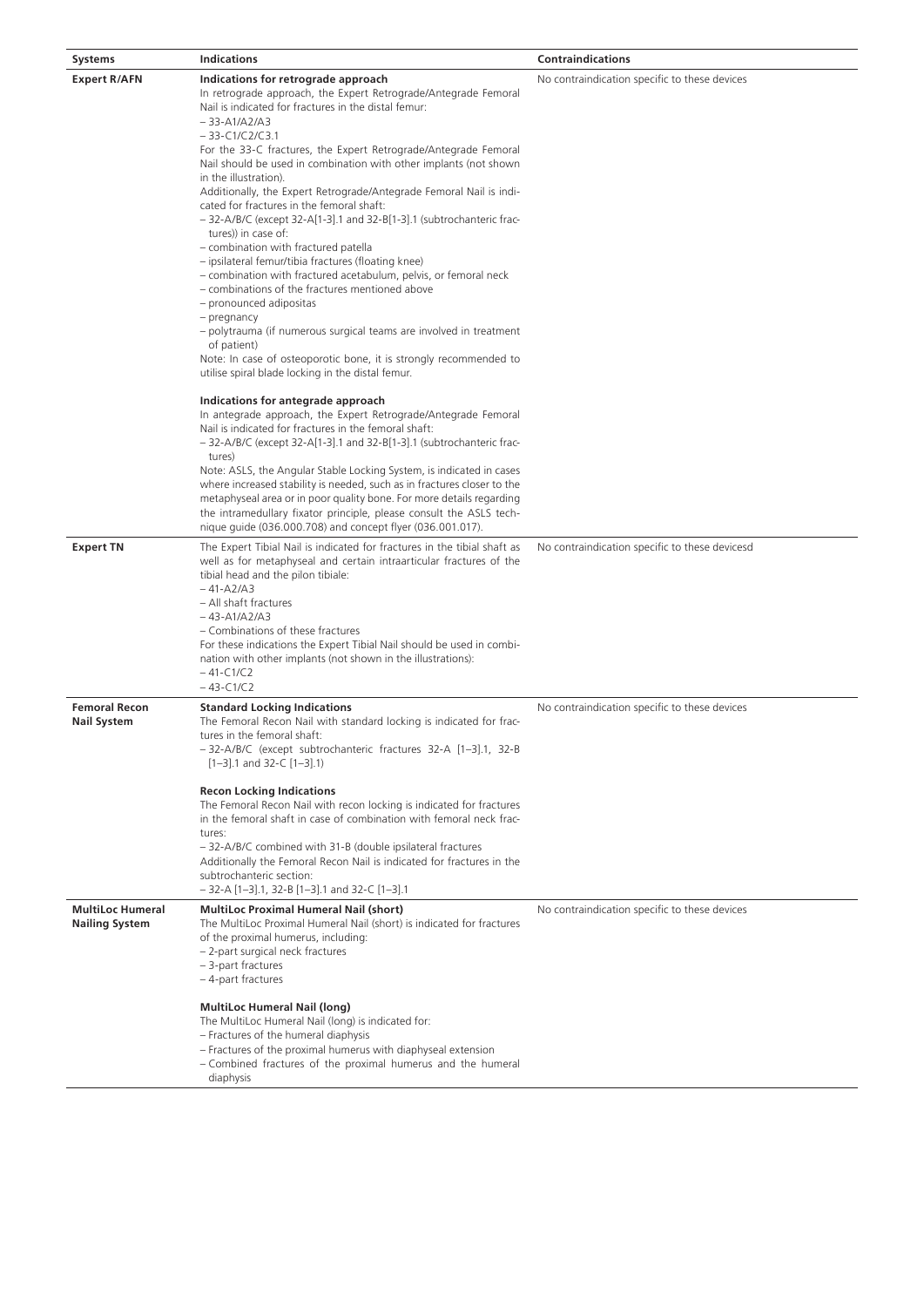| <b>Systems</b>                                 | <b>Indications</b>                                                                                                                                                                                                                                                                                                                                                                                                                                                                   | <b>Contraindications</b>                                                                                                                                                                                                                                                     |
|------------------------------------------------|--------------------------------------------------------------------------------------------------------------------------------------------------------------------------------------------------------------------------------------------------------------------------------------------------------------------------------------------------------------------------------------------------------------------------------------------------------------------------------------|------------------------------------------------------------------------------------------------------------------------------------------------------------------------------------------------------------------------------------------------------------------------------|
| <b>PFN Proximal</b><br><b>Femoral Nail</b>     | <b>Standard/Short PFN</b><br>Indications:<br>- Pertrochanteric fractures<br>- Intertrochanteric fractures<br>- High subtrochanteric fractures                                                                                                                                                                                                                                                                                                                                        | <b>Standard/Short PFN</b><br>Contraindications:<br>- Low subtrochanteric fractures<br>- Femoral shaft fractures<br>- Isolated or combined medial femoral neck fractures                                                                                                      |
|                                                | <b>Long PFN</b><br>Indications:<br>- Low and extended subtrochanteric fractures<br>- Ipsilateral trochanteric fractures<br>- Combination of fractures (trochanteric area/shaft)<br>- Pathological fractures                                                                                                                                                                                                                                                                          | <b>Long PFN</b><br>Contraindications:<br>- Isolated or combined medial femoral neck fractures                                                                                                                                                                                |
| <b>PFNA</b>                                    | PFNA short (length 170 mm-240 mm)<br>Indications:<br>- Pertrochanteric fractures (31-A1 and 31-A2)<br>- Intertrochanteric fractures (31-A3)<br>- High subtrochanteric fractures (32-A1)                                                                                                                                                                                                                                                                                              | PFNA short (length 170 mm-240 mm)<br>Contraindications:<br>- Low subtrochanteric fractures<br>- Femoral shaft fractures<br>- Isolated or combined medial femoral neck fractures                                                                                              |
|                                                | PFNA long (length 300 mm-420 mm)<br>Indications:<br>- Low and extended subtrochanteric fractures<br>- Ipsilateral trochanteric fractures<br>- Combination fractures (in the proximal femur)<br>- Pathological fractures                                                                                                                                                                                                                                                              | PFNA long (length 300 mm-420 mm)<br>Contraindications:<br>- Isolated or combined medial femoral neck fractures                                                                                                                                                               |
| <b>PFNA</b> with<br><b>Augmentation Option</b> | PFNA short (length 170 mm-240 mm)<br>Indications:<br>- Pertrochanteric fractures (31-A1 and 31-A2)<br>- Intertrochanteric fractures (31-A3)<br>- High subtrochanteric fractures (32-A1)                                                                                                                                                                                                                                                                                              | PFNA short (length 170 mm-240 mm)<br>Contraindications:<br>- Low subtrochanteric fractures<br>- Femoral shaft fractures<br>- Isolated or combined medial femoral neck fractures                                                                                              |
|                                                | PFNA long (length 300 mm-420 mm)<br>Indications:<br>- Low and extended subtrochanteric fractures                                                                                                                                                                                                                                                                                                                                                                                     | PFNA long (length 300 mm-420 mm)<br>Contraindications:<br>- Isolated or combined medial femoral neck fractures                                                                                                                                                               |
|                                                | - Ipsilateral trochanteric fractures<br>- Combination fractures (in the proximal femur)<br>- Pathological fractures<br><b>PFNA Augmentation</b><br>Indications:<br>- PFNA augmentation is indicated for severe osteoporotic fractures<br>in the proximal femur<br>- The perforated PFNA blade is also indicated without cement aug-<br>mentation                                                                                                                                     | <b>PFNA Augmentation</b><br>Contraindications:<br>- In cases where there is a risk of cement leakage into articular or<br>vascular structures (e.g. via fractures and injuries, which open into<br>the articulation)<br>- Acute traumatic fractures of non-osteoporotic bone |
| <b>The Universal</b><br><b>Nail System</b>     | - Tibia fractures with bony support (stable fracture in the middle<br>third of the tibia, with or without locking):<br>- transverse fractures<br>- short oblique fractures<br>- pseudarthroses<br>Indications for Locking Technique Tibia fractures without bony sup-<br>port (unstable fractures in 60% of the tibial length):<br>- fractures near the metaphysis<br>- long torsional fractures<br>- segmental fractures<br>- comminuted fractures<br>- fractures with bone defects | No contraindication specific to these devices                                                                                                                                                                                                                                |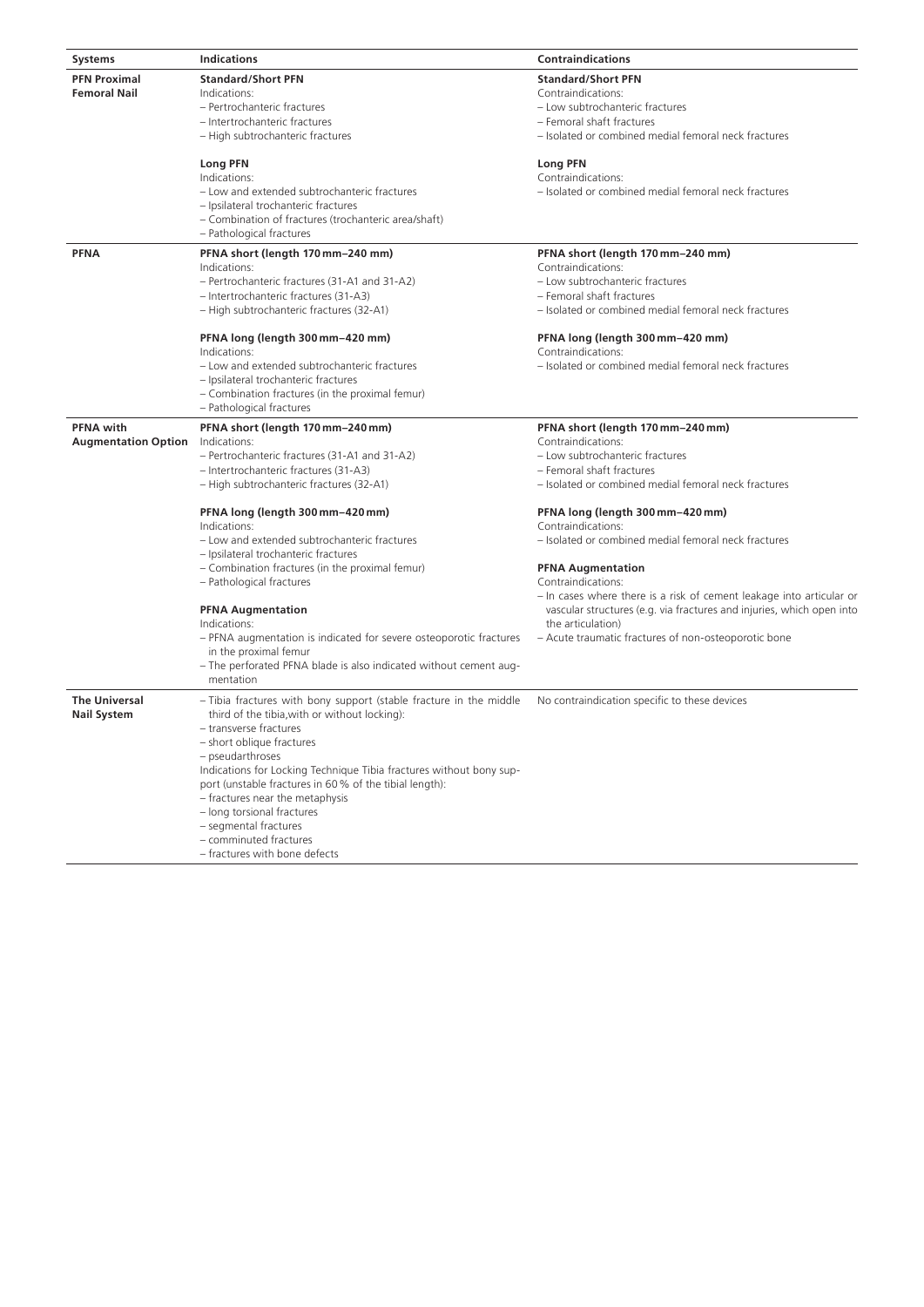| <b>Systems</b>                                                    | <b>Indications</b>                                                                                                                                                                                                                                                                                                                                                                                                                                                                                                                                                                                                                                                                                                          | <b>Contraindications</b>                                                                                                                                                           |
|-------------------------------------------------------------------|-----------------------------------------------------------------------------------------------------------------------------------------------------------------------------------------------------------------------------------------------------------------------------------------------------------------------------------------------------------------------------------------------------------------------------------------------------------------------------------------------------------------------------------------------------------------------------------------------------------------------------------------------------------------------------------------------------------------------------|------------------------------------------------------------------------------------------------------------------------------------------------------------------------------------|
| Titanium/<br><b>Stainless Steel</b><br><b>Elastic Nail System</b> | <b>Indications in Pediatrics</b><br>Elastic stable intramedullary nailing (ESIN) with the Titanium Elastic<br>Nail (TEN) or Stainless Steel Nail (STEN) is indicated for the manage-<br>ment of diaphyseal and certain metaphyseal/epiphyseal fractures of<br>long bones in children and young adults. As follows:<br>- diaphyseal and certain metaphyseal fractures of long bones<br>- certain metaphyseal/-epiphyseal fractures (Salter Harris I and II),<br>including but not limited to radial neck fractures<br>- complex clavicular fractures (significant dislocation including short-<br>ening, "floating shoulder")<br>- open fractures<br>- threat of skin perforation at fracture ends<br>- pathologic fractures | No contraindication specific to these devices                                                                                                                                      |
|                                                                   | <b>Indications in Adults</b><br>In adult patients, TEN is used for the osteosynthesis of clavicle, fore-<br>arm and humerus fractures. As follows:<br>- diaphyseal fractures of long bone fractures in upper extremity<br>- clavicle shaft fractures                                                                                                                                                                                                                                                                                                                                                                                                                                                                        |                                                                                                                                                                                    |
| <b>UHN/PHN Humeral</b><br><b>Nailing System</b>                   | <b>UHN</b><br>The range of indications for the UHN includes humeral shaft frac-<br>tures down to approx. 5 cm proximal to the olecranon fossa with<br>closed epiphyseal lines for:<br>- stable or unstable fractures<br>- refractures, fractures with delayed healing and pseudoarthroses                                                                                                                                                                                                                                                                                                                                                                                                                                   | No contraindication specific to these devices                                                                                                                                      |
|                                                                   | <b>PHN</b><br>The range of indications for the PHN includes humerus fractures in<br>adults in the subcapital area (AO/ASIF classification: A2, A3), or with<br>concurrent avulsion of the greater tuberosity (AO/ASIF classification:<br>Extra-articular bifocal fractures B1, B2) for:<br>- stable or unstable fractures<br>- refractures, fractures with delayed healing and pseudoarthroses<br>In certain cases, joint fractures at the head of the humerus can also<br>be managed by this technique (AO classification: C fractures), provid-<br>ed that the domed head fragment is large enough and that it is not<br>itself fractured.                                                                                |                                                                                                                                                                                    |
| UTN/CTN Solid/<br><b>Cannulated Tibial Nail</b>                   | The Solid Tibial Nail (UTN) and Cannulated Tibial Nail (CTN) are used<br>for the fixation of tibial shaft fractures. Because of its anatomical<br>cross-section, the UTN is more suited to the unreamed technique,<br>while the CTN, with its round cross-section, is more suited to the<br>reamed technique.                                                                                                                                                                                                                                                                                                                                                                                                               | <b>Contraindications for UTN</b><br>– Infections<br>- Pseudoarthroses<br>- Nonunions                                                                                               |
|                                                                   | <b>Indications for UTN</b><br>- Fractures, types 42-A to 42-C<br>- Closed fractures, types 0 to 3 (Tscherne classification)<br>- Open fractures, types I to IIIA, IIIB and IIIC (Gustilo classification)                                                                                                                                                                                                                                                                                                                                                                                                                                                                                                                    | <b>Contraindications for CTN</b><br>- Infections<br>- Closed fractures, type 3 (Tscherne classification)<br>- Open fractures, types IIIB and IIIC (Gustilo classification)         |
|                                                                   | <b>Indications for CTN</b><br>- Fractures, types 42-A to 42-C<br>- Closed fractures, types 0 to 2 (Tscherne classifi cation)<br>- Open fractures, types I to IIIA (Gustilo classifi cation)<br>- Pseudoarthroses<br>- Nonunions                                                                                                                                                                                                                                                                                                                                                                                                                                                                                             |                                                                                                                                                                                    |
| <b>PFNA-II</b>                                                    | PFNA-II short (length 170 mm-240 mm)<br>Indications:<br>- Pertrochanteric fractures (31-A1 and 31-A2)<br>- Intertrochanteric fractures (31-A3)<br>- High subtrochanteric fractures (32-A1)                                                                                                                                                                                                                                                                                                                                                                                                                                                                                                                                  | PFNA-II short (length 170 mm-240 mm)<br>Contraindications:<br>- Low subtrochanteric fractures<br>- Femoral shaft fractures<br>- Isolated or combined medial femoral neck fractures |
|                                                                   | PFNA-II long (length 260 mm-420 mm)<br>Indications:<br>- Low and extended subtrochanteric fractures<br>- Ipsilateral trochanteric fractures<br>- Combination fractures (in the proximal femur)<br>- Pathological fractures                                                                                                                                                                                                                                                                                                                                                                                                                                                                                                  | PFNA-II long (length 260 mm-420 mm)<br>Contraindications:<br>- Isolated or combined medial femoral neck fractures                                                                  |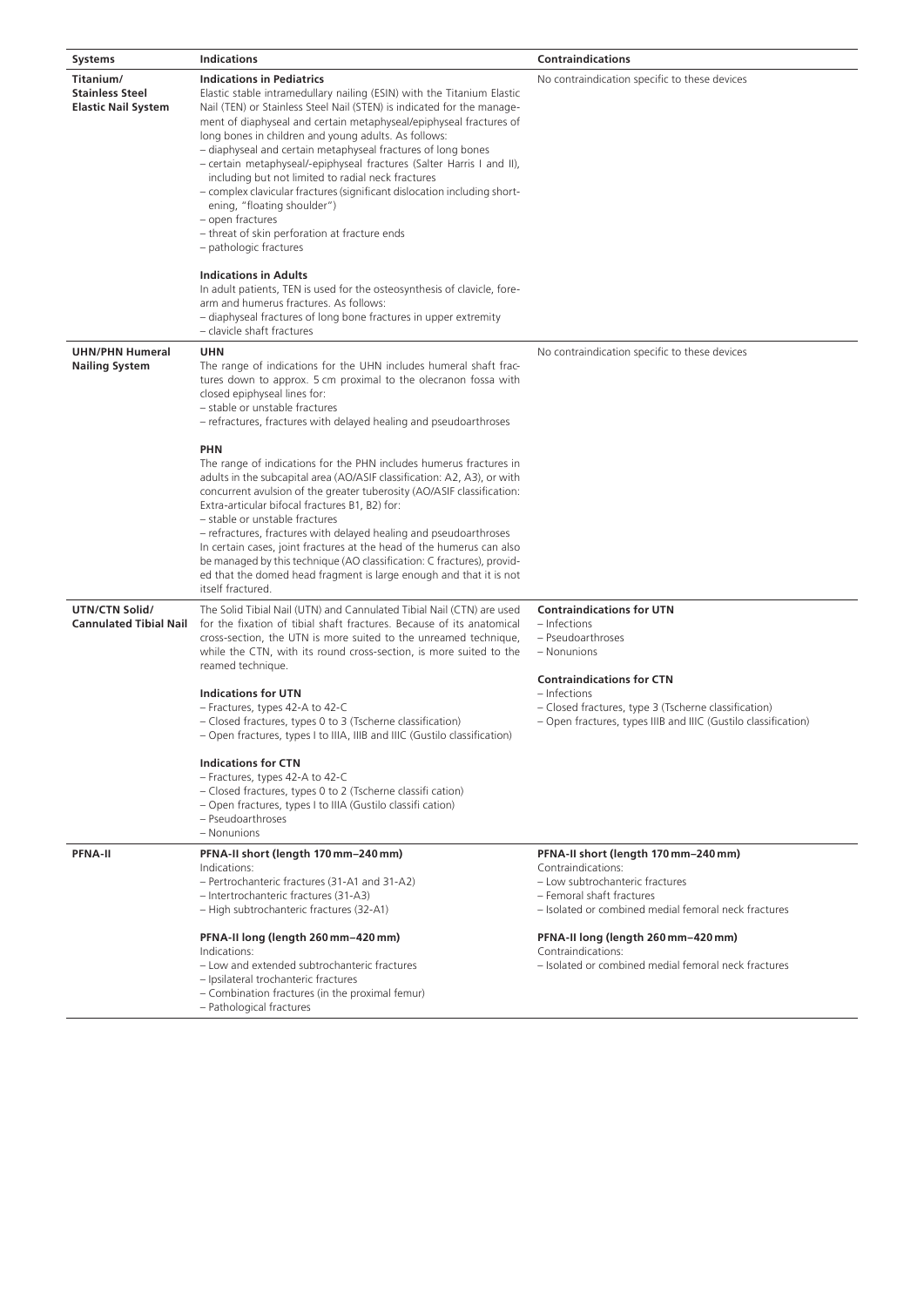| <b>Systems</b>                                                                             | <b>Indications</b>                                                                                                                                                                                                                                                                                                                                                                                                                                                                                                                                                                                                                                                                                                                                                                    | <b>Contraindications</b>                                                                                                                                                                                                                                                                                                                                                                                                                                          |
|--------------------------------------------------------------------------------------------|---------------------------------------------------------------------------------------------------------------------------------------------------------------------------------------------------------------------------------------------------------------------------------------------------------------------------------------------------------------------------------------------------------------------------------------------------------------------------------------------------------------------------------------------------------------------------------------------------------------------------------------------------------------------------------------------------------------------------------------------------------------------------------------|-------------------------------------------------------------------------------------------------------------------------------------------------------------------------------------------------------------------------------------------------------------------------------------------------------------------------------------------------------------------------------------------------------------------------------------------------------------------|
| Set Screw for<br><b>Trochanteric</b><br><b>Fixation Nail</b>                               | The Synthes Titanium Trochanteric Fixation Nail (TFN) is intended to<br>treat stable and unstable pertrochanteric fractures, intertrochanteric<br>fractures, basal neck fractures, and combinations thereof. The Long<br>TFN is additionally indicated for subtrochanteric fractures, pertro-<br>chanteric fractures associated with shaft fractures, pathologic frac-<br>tures of osteoporotic bone (including prophylactic use) in both tro-<br>chanteric and diaphyseal regions, long subtrochanteric fractures,<br>proximal or distal nonunions, malunions, and revisions.                                                                                                                                                                                                        | No contraindication specific to these devices                                                                                                                                                                                                                                                                                                                                                                                                                     |
| Suprapatellar<br><b>Instrumentation for</b><br><b>Expert Tibial Nail</b>                   | The Expert Tibial Nail is indicated for fractures in the tibial shaft as<br>well as for metaphyseal and certain intra-articular fractures of the<br>tibial head and the pilon tibiale:<br>$-41 - A2/A3$<br>- All shaft fractures<br>$-43 - A1/A2/A3$<br>- Combinations of these fractures<br>For these indications the Expert Tibial Nail should be used in combi-<br>nation with other implants (not shown in the illustrations):<br>$-41-C1/C2$<br>$-43-C1/C2$                                                                                                                                                                                                                                                                                                                      | No contraindication specific to these devices                                                                                                                                                                                                                                                                                                                                                                                                                     |
| <b>TFN - Titanium</b><br><b>Trochanteric Fixation</b><br><b>Nail System</b>                | The Synthes Titanium Trochanteric Fixation Nail (TFN) is intended to<br>treat stable and unstable pertrochanteric fractures, intertrochanteric<br>fractures, basal neck fractures, and combinations thereof. The Long<br>TFN is additionally indicated for subtrochanteric fractures, pertro-<br>chanteric fractures associated with shaft fractures, pathologic frac-<br>tures of osteoporotic bone (including prophylactic use) in both tro-<br>chanteric and diaphyseal regions, long subtrochanteric fractures,<br>proximal or distal nonunions, malunions, and revisions.                                                                                                                                                                                                        | No contraindication specific to these devices                                                                                                                                                                                                                                                                                                                                                                                                                     |
| <b>TFNA - Proximal</b><br><b>Femoral Nailing</b><br>System                                 | TFNA short (lengths 170 mm, 200 mm, 235 mm)<br>Indications:<br>- Pertrochanteric fractures (31-A1 and 31-A2)<br>- Intertrochanteric fractures (31-A3)<br>-235 mm nails are additionally indicated for high subtrochanteric<br>fractures<br>TFNA LONG (lengths 260 mm-480 mm)<br>Indications:<br>- Pertrochanteric fractures (31-A1 and 31-A2)<br>- Intertrochanteric fractures (31-A3)<br>- Fractures of the trochanteric area (31-A1/A2/A3)<br>with diaphyseal extension<br>- Combined fractures of the trochanteric area<br>(31-A1/A2/A3) and the femoral shaft (32-A/B/C)<br>- Pathological fractures, including prophylactic use<br>- Malunions<br>- Nonunions<br><b>TFNA Augmentation</b><br>Indications:<br>- For fractures in the proximal femur with poor bone quality and/or | TFNA short (lengths 170 mm, 200 mm, 235 mm)<br>Contraindications<br>- Femoral neck fractures (31-B)<br>- Femoral shaft fractures (32-A/B/C)<br>TFNA LONG (lengths 260 mm-480 mm)<br>Contraindications:<br>- Femoral neck fractures (31-B)<br><b>TFNA Augmentation</b><br>Contraindications:<br>- Tumor related pathologies at the augmentation area<br>- Risk for intraarticular or vascular cement leakage<br>- Acute traumatic fractures with good bone quality |
| TFN Advanced -<br>for TFNA Screw only                                                      | increased risk of fixation failure at the implant/bone interface<br>TFNA short (lengths 170 mm, 200 mm, 235 mm)<br>Indications:<br>- Pertrochanteric fractures (31-A1 and 31-A2)<br>- Intertrochanteric fractures (31-A3)<br>-235 mm nails are additionally indicated for high subtrochanteric<br>fractures                                                                                                                                                                                                                                                                                                                                                                                                                                                                           | TFNA short (lengths 170 mm, 200 mm, 235 mm)<br>Contraindications<br>- Femoral neck fractures (31-B)<br>- Femoral shaft fractures (32-A/B/C)                                                                                                                                                                                                                                                                                                                       |
| <b>Systems</b>                                                                             | <b>Indications</b>                                                                                                                                                                                                                                                                                                                                                                                                                                                                                                                                                                                                                                                                                                                                                                    | <b>Indication-Restrictions</b>                                                                                                                                                                                                                                                                                                                                                                                                                                    |
| <b>UFN Unreamed</b><br><b>Femoral Nail</b><br><b>CFN Cannulated</b><br><b>Femoral Nail</b> | Indications for Femoral Nailing:<br>The range of implants available for intramedullary fixation of the<br>femur has grown over the years. They differ in design (slotted/unslot-<br>ted, unreamed/cannulated, small/large diameter, static/dynamic<br>locking), materials (steel/titanium) and technical application (with/<br>without reaming). Considerable overlap exists for the indications.                                                                                                                                                                                                                                                                                                                                                                                     |                                                                                                                                                                                                                                                                                                                                                                                                                                                                   |
|                                                                                            | Indications for all intramedullary implants for the femur:<br>- Shaft fractures<br>- Metaphyseal fractures that allow the placement of locking bolts<br>and thus stable fixation                                                                                                                                                                                                                                                                                                                                                                                                                                                                                                                                                                                                      | Indication restrictions for all intramedullary implants for the femur<br>- Serious contamination<br>- Presence of an acute infection<br>- Metaphyseal fractures that do not allow adequate placement of<br>locking bolts (location, bone too weak)<br>- Risk of unstable or displaced fixation                                                                                                                                                                    |
|                                                                                            | CFN Cannulated Femoral Nail - Standard Locking (TAN [Titanium-<br>Aluminum-Niobium alloy]), cannulated, for procedures with or with-<br>out reaming):<br>- All shaft fractures (32-A1-C3) and all open and closed fractures<br>- Cases in which the use of a guide wire is considered beneficial<br>- Pseudoarthrosis, non-union                                                                                                                                                                                                                                                                                                                                                                                                                                                      | CFN Cannulated Femoral Nail - Standard Locking (TAN [Titanium-<br>Aluminum-Niobium alloy]), cannulated, for procedures with or with-<br>out reaming):<br>- Reaming should be avoided in patients with lung injuries, major<br>head injuries, haemodynamic instability, coagulopathy or hypo-<br>thermia<br>- Multiple trauma patients                                                                                                                             |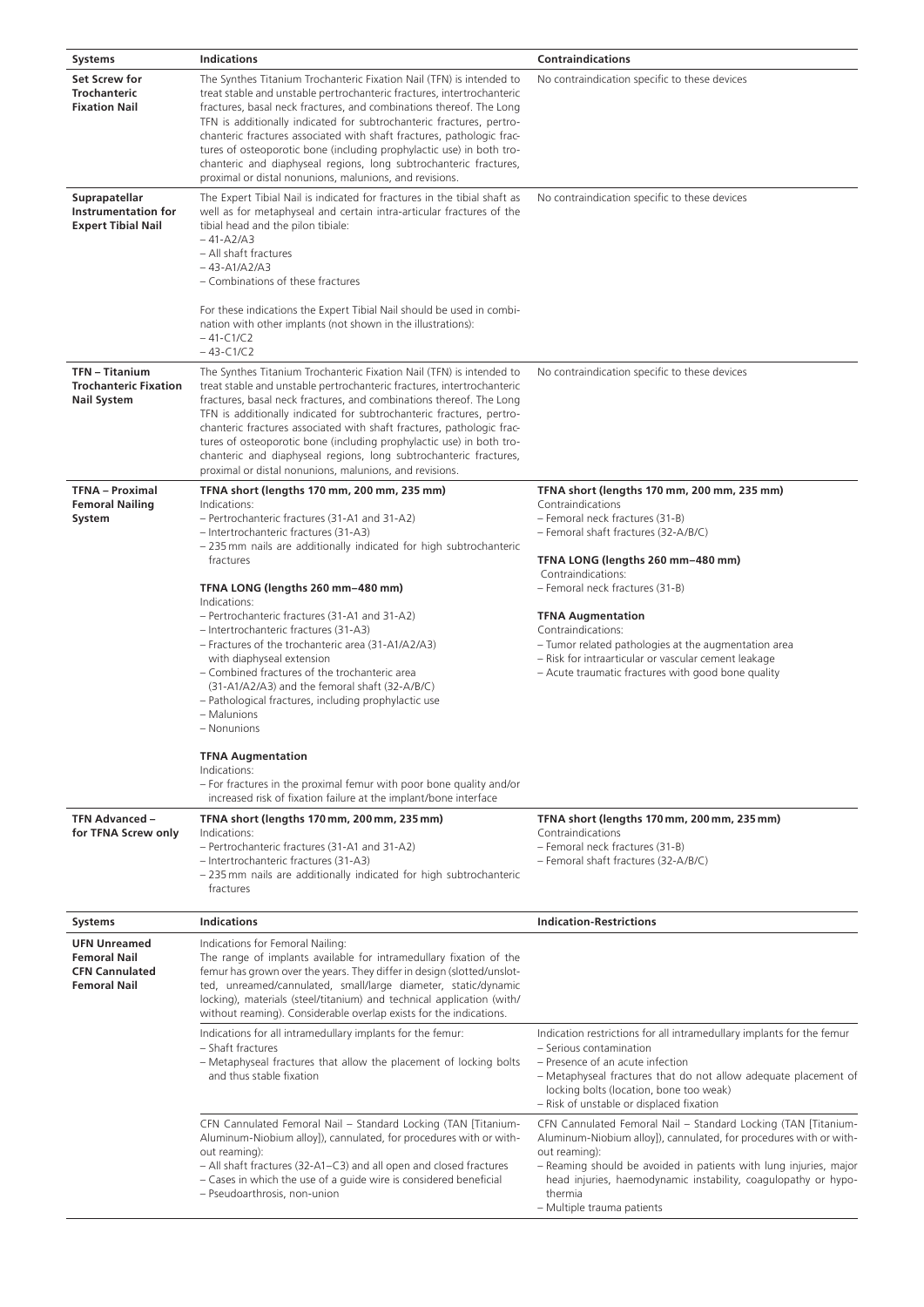| <b>Indication-Restrictions</b>                                                                                                                                                                                                                                                                                                                                                                                                                                    |
|-------------------------------------------------------------------------------------------------------------------------------------------------------------------------------------------------------------------------------------------------------------------------------------------------------------------------------------------------------------------------------------------------------------------------------------------------------------------|
| UFN Unreamed Femoral Nail (Standard Locking - TAN, unreamed, for<br>UFN Unreamed Femoral Nail (Standard Locking - TAN, unreamed, for<br>procedures without reaming):<br>- All shaft fractures (AO 32-A1-C3) and all open and closed fractures<br>- Subtrochanteric fractures<br>- Cases in which the avoidance of reaming is considered beneficial<br>- Pseudoarthrosis, non-union<br>- Modification of external fixator treatment.<br>- Multiple trauma patients |
| UFN/CFN - Proximal Spiral Blade Locking (TAN):<br>UFN/CFN - Proximal Spiral Blade Locking (TAN):<br>- Fractures with fractured lesser trochanter<br>As for UFN/CFN standard locking, but with subtrochanteric fractures<br>- Pseudoarthrosis, non-union of the femoral shaft<br>- Multiple trauma patients                                                                                                                                                        |
| UFN - Miss-A-Nail Technique (TAN):<br>As for UFN standard locking, but with ipsilateral femoral neck fracture<br>- Fractures with fractured lesser trochanter<br>- Pseudoarthrosis, non-union of the femoral shaft<br>- Multiple trauma patients                                                                                                                                                                                                                  |
| UFN/CFN - 130° Antegrade Locking (TAN):<br>UFN/CFN - 130° Antegrade Locking (TAN):<br>- Fractures with fractured lesser trochanter<br>As for UFN/CFN standard locking, but with subtrochanteric fractures<br>- Pseudoarthrosis, non-union of the femoral shaft<br>- Multiple trauma patients                                                                                                                                                                      |
| PFN Proximal Femoral Nail, standard (TAN, unreamed, for procedures<br>PFN Proximal Femoral Nail, standard (TAN, unreamed, for procedures<br>with or without reaming):<br>- Inter- and high subtrochanteric fractures, incl. unstable fractures<br>- Long subtrochanteric or shaft fractures<br>- Pseudoarthrosis, non-union of the femoral shaft<br>- Femoral neck fractures (isolated or combined)<br>- Multiple trauma patients                                 |
| PFN Proximal Femoral Nail, long (TAN, cannulated, for procedures<br>PFN Proximal Femoral Nail, long (TAN, cannulated, for procedures<br>with or without reaming):<br>- Femoral neck fractures (isolated or combined)<br>- Multiple trauma patients<br>- Combined inter-, subtrochanteric and ipsilateral shaft fractures                                                                                                                                          |
| DFN Distal Femoral Nail (TAN, unreamed, for procedures with or<br>DFN Distal Femoral Nail (TAN, unreamed, for procedures with or<br>without reaming):<br>- Fractures AO 33-C3<br>- Fractures AO 33-B1-3<br>- Femoral shaft fractures of the distal third 32-A1-C3<br>- Proximal shaft- and subtrochanteric fractures                                                                                                                                              |
|                                                                                                                                                                                                                                                                                                                                                                                                                                                                   |

**Indications for UFN/CFN:**

The unreamed femoral nail (UFN) and the cannulated femoral nail (CFN) are used to stabilize diaphyseal and metaphyseal fractures of the femur. The UFN is preferably used with the unreamed technique while, since it is cannulated, the CFN is primarily used with the reamed technique using a guide wire.

# **Indications for UFN/CFN – Locking:**

The nail must be inserted carefully so as to limit the distraction on the fractured side (healing promotion). The distal end should be locked first. Before locking the proximal end, ensure that the fracture is not distracted. To close any fracture gap in a simple fracture, knock back the distally locked bone fragment with the slotted hammer. Placing screws in both distal locking holes minimizes screw deformation. In general, the femoral nails must be locked both proximally and distally. Axially stable and rotationally unstable fractures can be locked dynamically in the long slot (primary dynamization). Axially and rotationally unstable fractures should be locked statically both proximally and distally. In cases where stability cannot be assessed, or can only be assessed with difficulty, the more restrictive form of locking should always be selected.

# **Indications for UFN/CFN – Dynamization:**

In the nailing of femoral fractures, secondary dynamization (removal of the static proximal locking bolt) does not play an important role and should not be performed as a matter of routine. Dynamization is possible however if significant distraction is present. If no callus has formed in a later treatment phase (after 3 or more months), dynamization alone is not normally beneficial.

# **Indications for UFN/CFN – Weight-Bearing:**

The fracture type, fracture site, soft tissue situation and bone quality should be taken into account when deciding on weight-bearing. Partial weight-bearing (contact with the sole of the foot or 15 kg) is the initial situation for weight-bearing on the broken leg. Full weight-bearing should be avoided. The increase in weight-bearing is determined by the fracture type, fracture site, soft tissue situation and bone quality and also by the presence or absence of pain on weight-bearing.